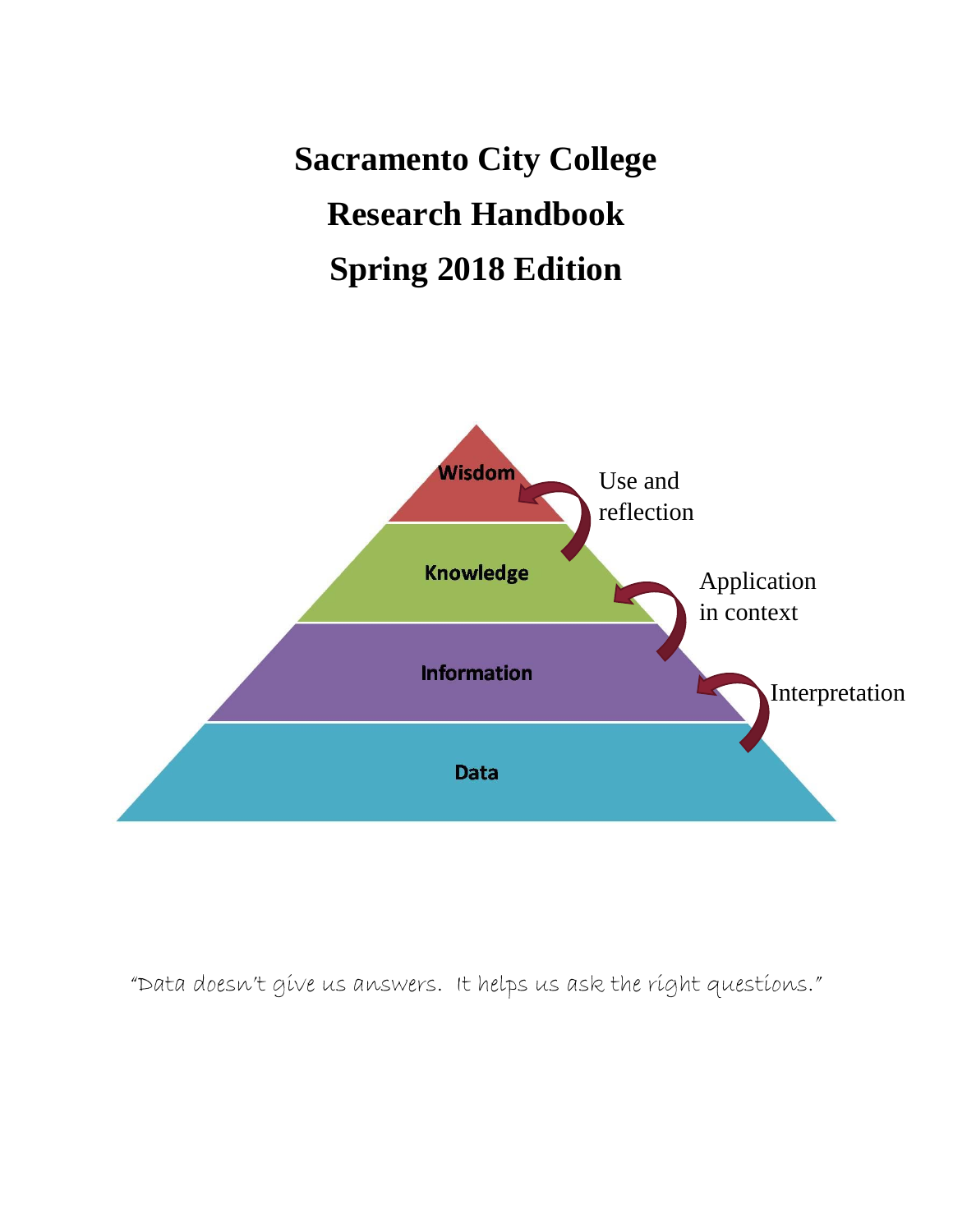# Table of Contents

| Outcomes Data: How are my students doing? Is our intervention working? 10               |  |
|-----------------------------------------------------------------------------------------|--|
| College Process Data: What data do I need for an instructional Program Review? How do I |  |
|                                                                                         |  |
|                                                                                         |  |
|                                                                                         |  |
|                                                                                         |  |
|                                                                                         |  |
|                                                                                         |  |
| Requirements of investigator upon project approval of an external research project:  15 |  |
|                                                                                         |  |
|                                                                                         |  |
|                                                                                         |  |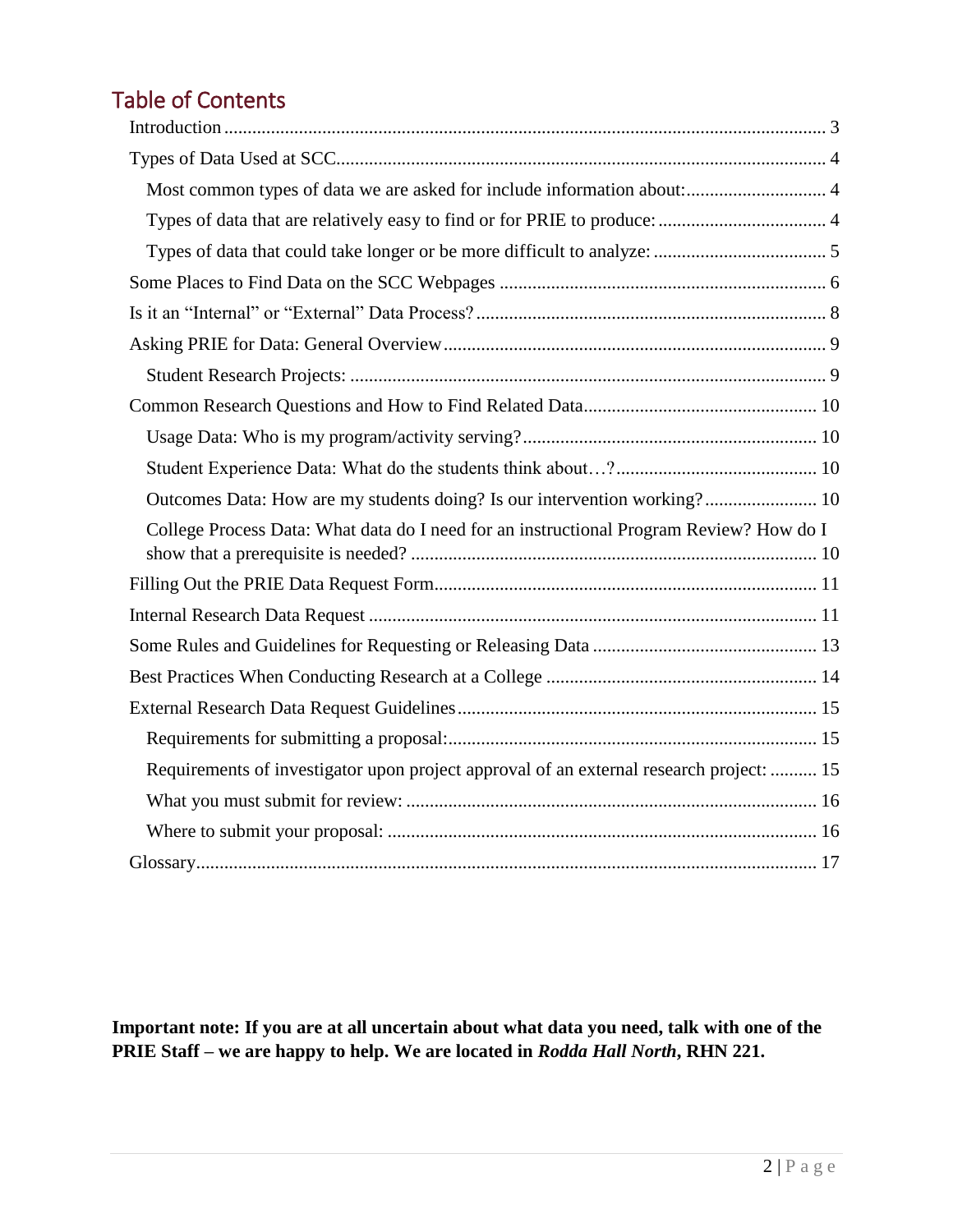### <span id="page-2-0"></span>**Introduction**

The PRIE Office is responsible for institutional research at SCC, which includes compiling and tracking student enrollment and outcomes data. We can help with current and historical information on SCC's student population, research reports, and relevant data and reports at other sites.

The PRIE office staff are available as a general resource for assistance with survey design, database design, data analysis, student learning outcomes assessment and special studies on program/service effectiveness.

The purpose of the Research Handbook is to provide a general understanding of rules and guidelines associated with research requests, data usage requirements and best practices, and resources where existing data is available or can be found.

As always, if you are at all uncertain about what data you need, talk with one of the PRIE Staff – we are happy to help. We are located in *Rodda Hall North*, RHN 221, or we can be reached at extension 2511.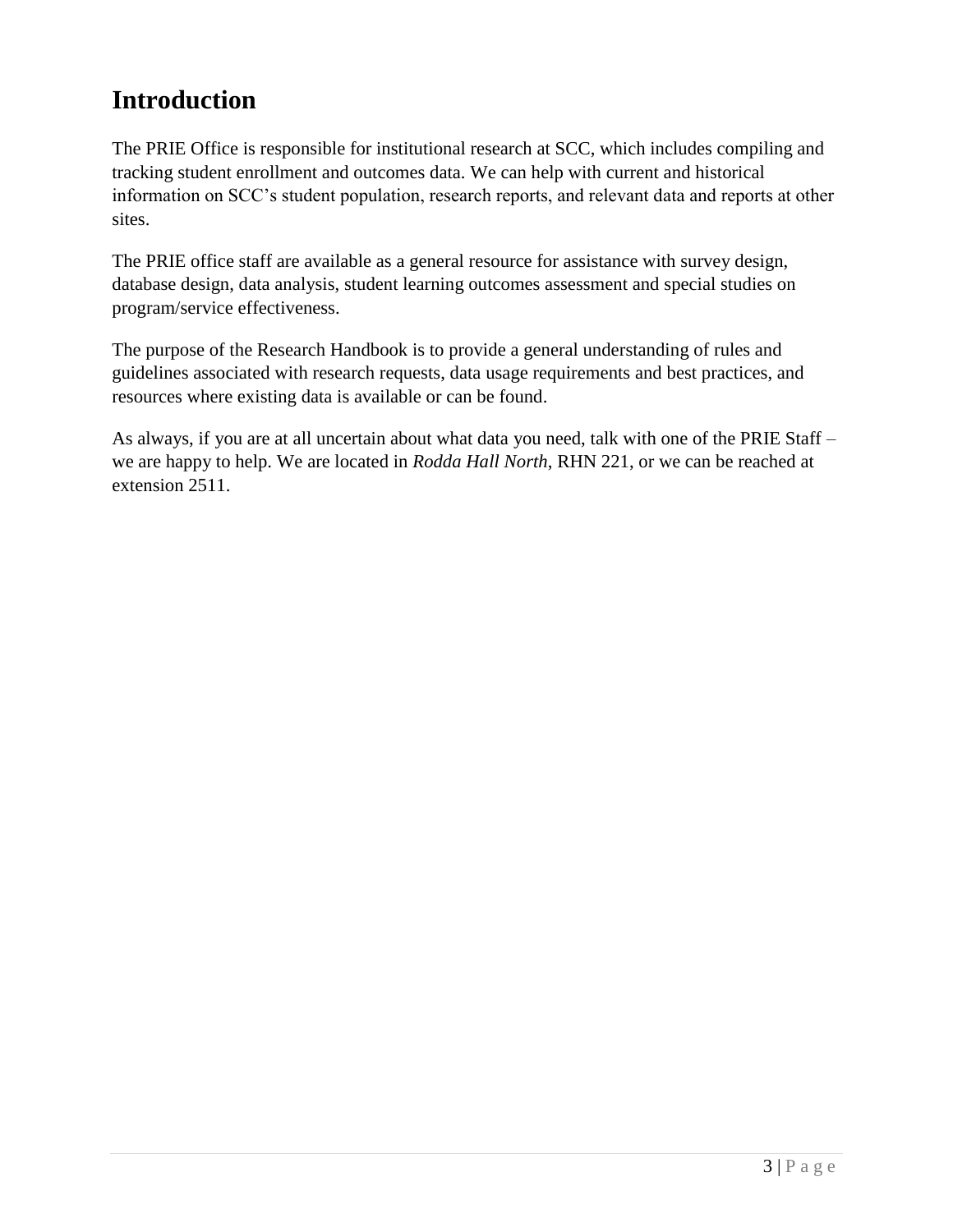# <span id="page-3-0"></span>**Types of Data Used at SCC**

#### <span id="page-3-1"></span>**Most common types of data we are asked for include information about:**

**Access / Usage:** Information about student access to, or use of, college activities. It can include information about the number or characteristics of students who are in a program, course, service, or intervention. It can also include data about students who complete parts of a program or use different aspects of a service.

**Student Experience:** Information about the students' perception of their experience. It can include student ratings of the value of an intervention, course, etc. This data is often based on surveys, focus groups, interviews, or other similar methods.

**Success / Outcomes:** Information about student outcomes in courses, programs, etc. The most common type of data used for student outcomes work is successful course completion rate. Outcomes can also include student completion of steps of a process (e.g. completion of matriculation steps) or progress through a course of study.

#### <span id="page-3-2"></span>**Types of data that are relatively easy to find or for PRIE to produce:**

#### Data on enrollment, course success, and course retention for departments.

The PRIE Office provides a standard set of data on the Program Review & Unit [Planning](http://scc-prieweb.scc.losrios.edu/planning/) Data (Local [Intranet](http://scc-prieweb.scc.losrios.edu/planning/) Only) website. The website includes six years' worth of data for each instructional division, department, and for the college as a whole. It includes:

- Total enrollment in the division/department's courses
- Enrollment broken out by student demographic group (age, gender, ethnicity, etc.)
- Overall course success and course retention
- Course success by student demographic group
- WSCH, faculty FTE, and productivity
- Number of degrees and certificates awarded
- Number of students declaring majors in the department
- The educational goals of students majoring in the area

#### Data on enrollment and course success for specific courses or sets of courses:

The PRIE Office can produce data on enrollment, course success, and course retention for specific courses or sets of courses. Please note that PRIE will not generally release data associated with an individual professor except to that professor.

Data from existing surveys of students or college employees:

The overall results of surveys conducted by the PRIE Office are posted on the [PRIE](http://www.scc.losrios.edu/prie/research/college-planning-and-data-reports/scc-survey-reports/)  [survey reports webpage](http://www.scc.losrios.edu/prie/research/college-planning-and-data-reports/scc-survey-reports/) under the Research tab. Additional breakouts of survey data are often possible.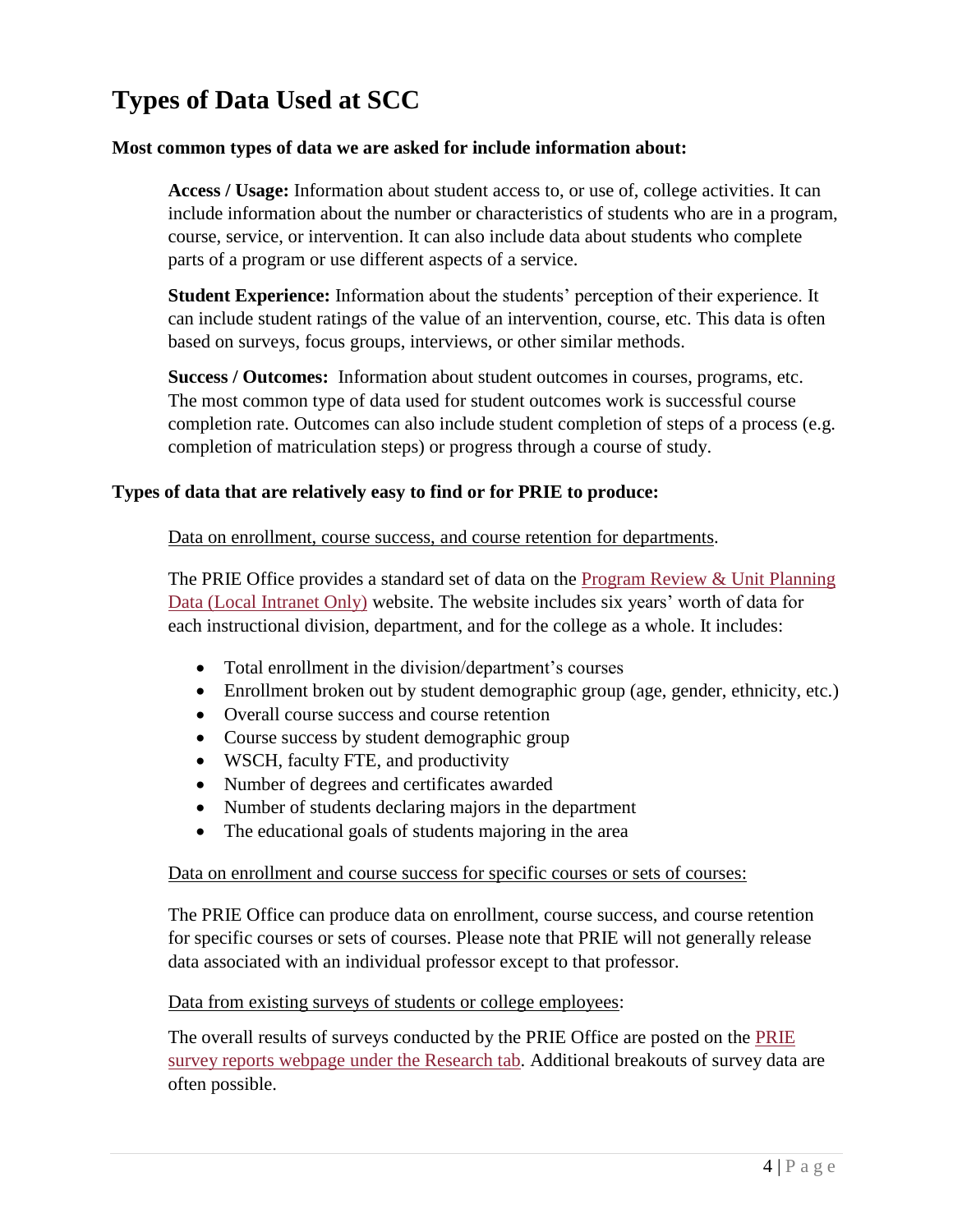The PRIE Office conducts a number of surveys, including:

- Community College Survey of Student Engagement (CCSSE)
- Survey of Entering New Student Engagement (SENSE)
- Student Tutoring Survey
- Student Perception of Progress Survey

#### Data from the State Chancellor's Office (CCCCO):

Some types of reporting require the use of data provided by the CCCCO, which is posted online and can be reached by clicking the links below. PRIE can help you access and interpret the data.

- [SCC Student Success Scorecard](http://scorecard.cccco.edu/scorecardrates.aspx?CollegeID=233) (linked at bottom right of all SCC pages)
- [CCCCO Data Mart](http://datamart.cccco.edu/DataMart.aspx)
- CCCCO Launch Board

#### <span id="page-4-0"></span>**Types of data that could take longer or be more difficult to analyze:**

#### New surveys of students or college employees:

It can take a while to develop and administer a new survey. We can work with you to be sure that the question wording is clear and to figure out the best way to administer the survey (e.g. online or on paper).

#### Data about a specific group of students or a type of intervention that has not been studied before:

In this case, we will probably need to work with you to figure out how best to approach your overall question. We call this operationalizing the question and it might take a few meetings with you to be sure we have it right.

#### Data that requires combining information from more than one source:

It will take the PRIE Office more time to work with data that combines information from more than one of our data files. For example, if we have to combine information from the student application with information from student transcripts or information from student services, this makes the task more complex. We can do this, it just takes a bit longer.

#### Data about small groups of students:

In order to get a large enough sample size, we may need to combine several semesters of data. If you are studying a new program or intervention, there may not be enough information to analyze your data in the first semester that you ask about it. In that case, we can look at other ways to approach the question.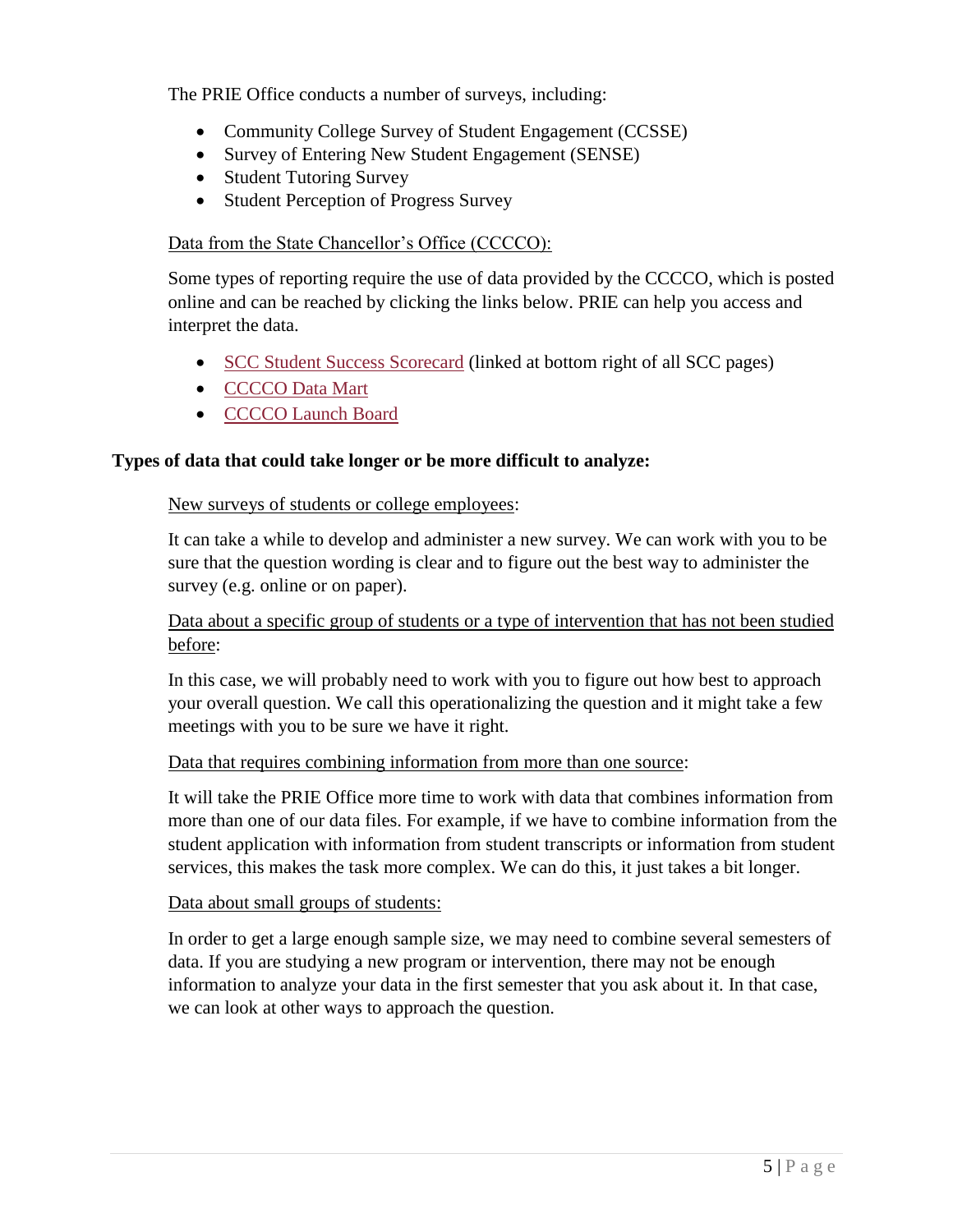### <span id="page-5-0"></span>**Some Places to Find Data on the SCC Webpages**

*Please find the websites listed below by hovering over the underlined portion of the bullet point and clicking on it, or by following the pathway listed.* 

### **[CCCCO Data Mart](http://datamart.cccco.edu/DataMart.aspx)**

 **[Institutional Effectiveness \(IE\) Reports](http://www.scc.losrios.edu/prie/institutional-effectiveness/institutional-effectiveness-reports-2/)** (Faculty & Staff> Inside Sac City> Institutional Effectiveness> Institutional Effectiveness Reports)

The Institutional Effectiveness (IE) Reports provide a summary of data in areas related to strategic planning for the college. At the broadest level, the IE Reports provide an overview of the effectiveness of student learning and institutional processes across the entire college.

These reports are used by the College Strategic Planning [Committee](http://www.scc.losrios.edu/prie/planning/college-strategic-planning-committee-cspc/) and the [Planning,](http://www.scc.losrios.edu/prie/institutional-effectiveness/governance/participatory-governance/standing-committees/prie/) Research and Institutional [Effectiveness](http://www.scc.losrios.edu/prie/institutional-effectiveness/governance/participatory-governance/standing-committees/prie/) (PRIE) Committee. For example, the PRIE Committee reviews data from these reports and chooses critical data for focused discussions in many venues across the college.

The following reports can be found on the PRIE website [under the Institutional](http://www.scc.losrios.edu/prie/institutional-effectiveness/institutional-effectiveness-reports-2/)  [Effectiveness tab.](http://www.scc.losrios.edu/prie/institutional-effectiveness/institutional-effectiveness-reports-2/)

- [Factbook](http://dms.scc.losrios.edu/alfresco/d/d/workspace/SpacesStore/2df5fa7b-3a88-4b3e-b489-c227778b176e/1-%20Factbook%202016%20(F15%20data)%20FINAL.pdf) Report
- **·** [Indicators](http://dms.scc.losrios.edu/alfresco/d/d/workspace/SpacesStore/885d3fc0-0760-44b3-9fba-e2e0cfb78851/2-%20Indicators%20for%20college%20goals%202016%20FINAL.pdf) for College Goals
- [Benchmarks](http://dms.scc.losrios.edu/alfresco/d/d/workspace/SpacesStore/fa9f37f6-a9ef-4326-aedc-dfe12d0f7a6f/3-%20Benchmarks%20Report%202016%20FINAL.pdf) Report
- [Enrollment](http://dms.scc.losrios.edu/alfresco/d/d/workspace/SpacesStore/de498a58-c8fb-447e-b751-7829dd3c99ea/4-%20Enrollment%20Report%202016%20FINAL.pdf) Report
- [Matriculation](http://dms.scc.losrios.edu/alfresco/d/d/workspace/SpacesStore/1e5c76c0-96fb-4080-9bd0-d8f72a616039/5-%20Matriculation%20First-Year%20Student%20Report%202016%20FINAL.pdf) & First-Year Students Report
- Basic Skills [Report](http://dms.scc.losrios.edu/alfresco/d/d/workspace/SpacesStore/985406b4-4e8e-431c-b82d-e7ea25424622/6-%20Basic%20Skills%20Report%202016%20FINAL.pdf)
- Student [Achievement](http://dms.scc.losrios.edu/alfresco/d/d/workspace/SpacesStore/07ff38f7-f53e-49b5-9000-5b89e9f3e8a5/7-%20Student%20Achievement%20Report%202016%20FINAL.pdf) Report
- Student Learning [Outcomes](http://dms.scc.losrios.edu/alfresco/d/d/workspace/SpacesStore/d85559ce-ced3-4319-977f-d8af117a777a/8-%20Student%20Learning%20Outcomes%20Report%202016%20FINAL.pdf) Report
- Staff & College [Processes](http://dms.scc.losrios.edu/alfresco/d/d/workspace/SpacesStore/d8653eed-8a07-4063-b7f4-16be8b1657d4/9-%20Staff%20and%20College%20Processes%20Report%202016%20FINAL.pdf) Report
- [Environmental](http://dms.scc.losrios.edu/alfresco/d/d/workspace/SpacesStore/f764ae86-f2b9-4b2f-98d3-d4095cb8089f/10-%20Environmental%20Scan%20Report%202016%20FINAL.pdf) Scan Report
- **[Student](http://dms.scc.losrios.edu/alfresco/d/d/workspace/SpacesStore/24f7a0d8-49ac-418c-854f-a2b91a502d52/11-%20Student%20Equity%20Plan%20Data%202016%20FINAL.pdf) Equity**
- [Student](http://dms.scc.losrios.edu/alfresco/d/d/workspace/SpacesStore/3051322b-970d-45e9-98d8-9602d72e8b96/12-%20Student%20Voices%20Report%202016%20FINAL.pdf) Voices
- Student [Success](http://dms.scc.losrios.edu/alfresco/d/d/workspace/SpacesStore/442c2d38-5d81-4151-87eb-6afc58757944/13%20-%20Student%20Success%20and%20Achievement%202016%20FINAL.pdf)
- [PRIE Data Dashboard](https://www.scc.losrios.edu/prie/research/scc-dashboard/) (Faculty & Staff>Inside Sac City>Research>PRIE Dashboard)

The PRIE Data Dashboard is a data visualization tool. It graphically presents data on enrollment and student outcomes and allows the user to disaggregate the data in different ways. The data is available at the college, division, and department level.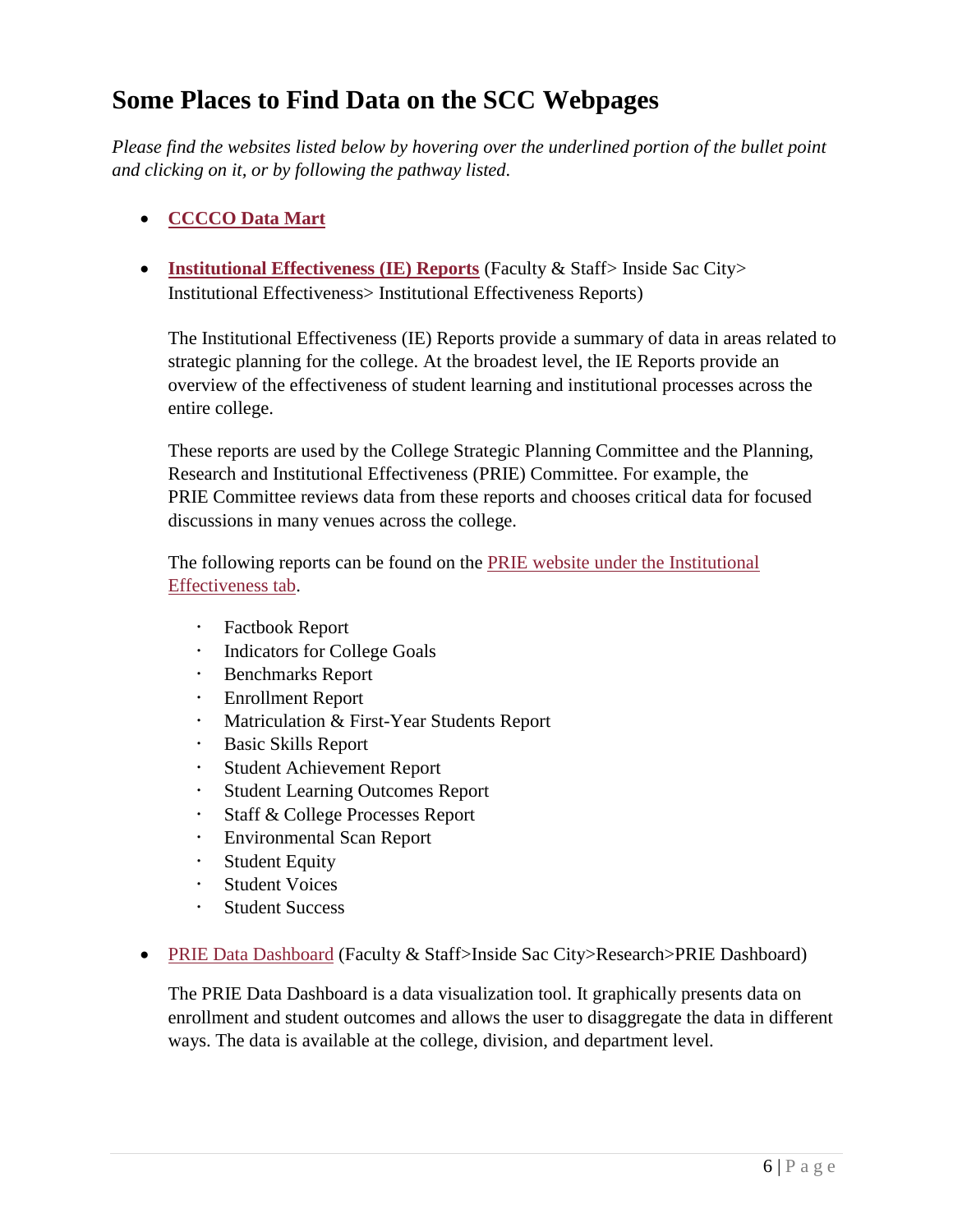**[Program Review & Unit Planning Data](http://www.scc.losrios.edu/prie/research/program-review-unit-planning-data/)** (Faculty & Staff> Inside Sac City> Research> Program Review & Unit Planning Data)

The Program Review & Unit Planning Data is a Local Intranet Only website. The database includes six years' worth of data for each instructional division, department, and for the college as a whole.

The standard set of data can be found on the [PRIE website under the Research tab.](https://www.scc.losrios.edu/prie/research/college-planning-and-data-reports/)

- Total enrollment in the division/department's courses
- Overall course success and course retention
- Enrollment broken out by student demographic group (age, gender, ethnicity, SSSP)
- Course success by student demographic group
- WSCH, faculty FTE, and productivity
- Number of degrees and certificates awarded
- Number of students declaring majors in the department
- The educational goals of students majoring in the area
- **[Research Request Form](http://www.scc.losrios.edu/prie/research/research-request/)** (Faculty & Staff> Inside Sac City> Research> Research Data Request Form)
- **[SCC College Planning Data and Reports](http://www.scc.losrios.edu/prie/research/college-planning-and-data-reports/)** (Faculty & Staff> Inside Sac City> Research> College Planning Data and Reports> click any tab below *the Data and Reports* heading for more detailed information)

The College Planning Data & Reports website includes many types of data arranged in the areas shown below. Each area expands to show the data that are included.

The following reports can be found on the [PRIE website under the Research tab.](http://www.scc.losrios.edu/prie/research/college-planning-and-data-reports/)

- Accountability data
- Student achievement data
- Student characteristic data
- Student demographic data
- Enrollment data
- Transfer data
- SCC fact books from past years
- PRIE data reports.
- **[SCC Research Reports, Briefs, and Survey Findings](http://www.scc.losrios.edu/prie/research/college-planning-and-data-reports/)** (Faculty & Staff> Inside Sac City> Research> College Planning Data and Reports> click *Reports* tab)
- **[SCC Student Success Scorecard](http://scorecard.cccco.edu/scorecardrates.aspx?CollegeID=233)** (linked at bottom right of all SCC pages)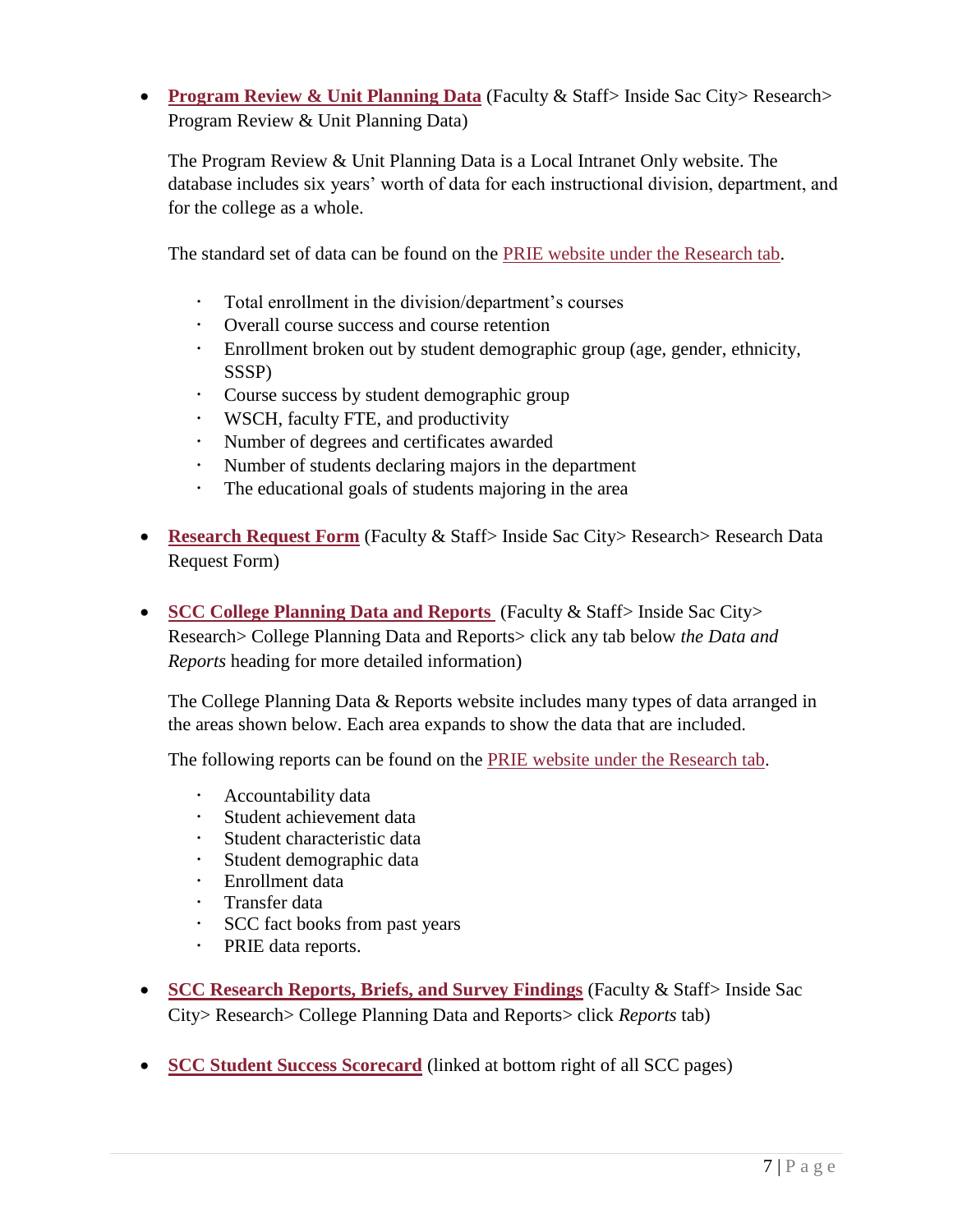### <span id="page-7-0"></span>**Is it an "Internal" or "External" Data Process?**

Most data requests from SCC employees are under the "Internal" data process and require only a brief PRIE data request form. However, if the data is to be used outside of the college, it may fall under the "External" data process, which includes a full review.

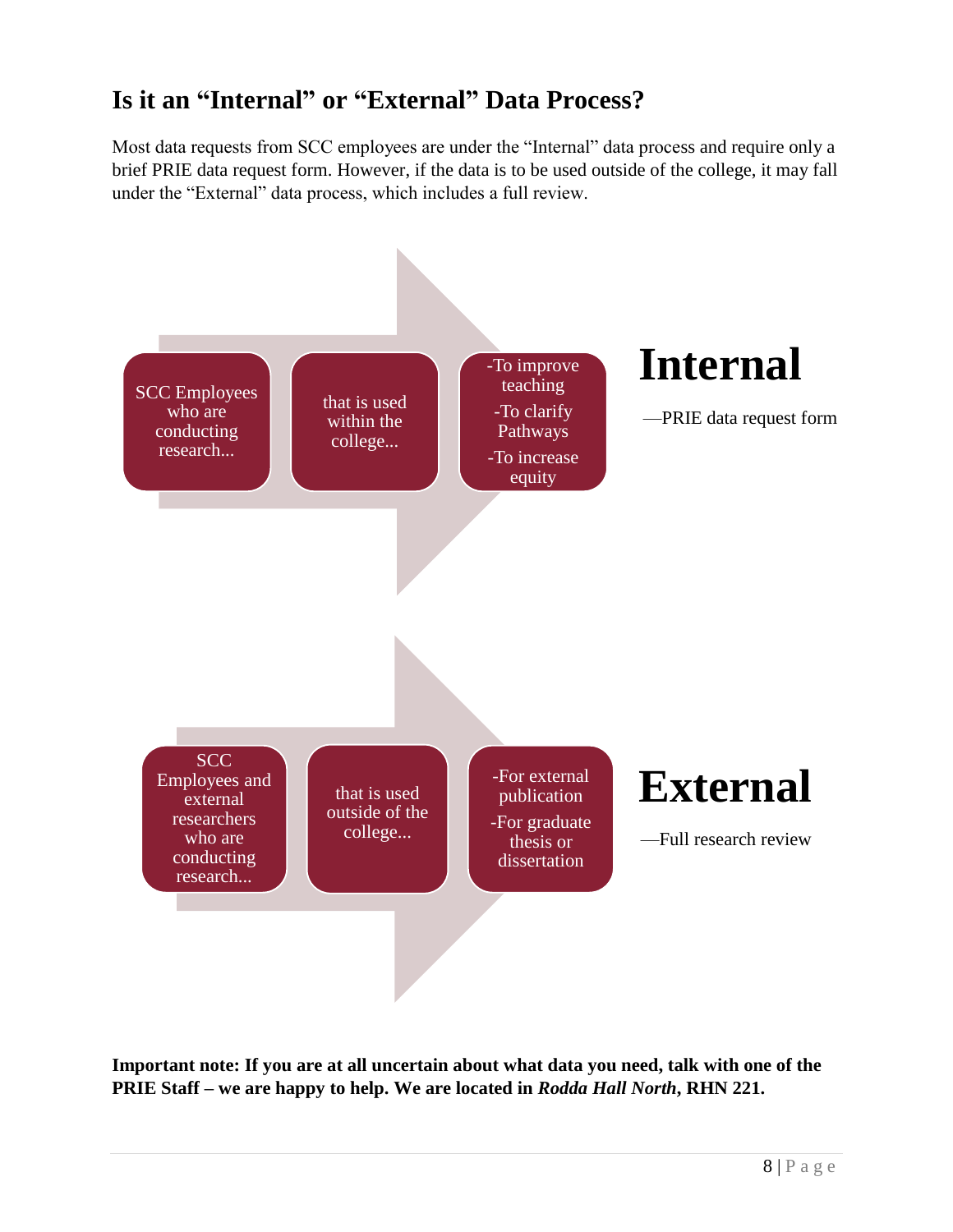# <span id="page-8-0"></span>**Asking PRIE for Data: General Overview**

Think about your overall question. What is the goal of your work? Would it be helpful to look at information about steps along the way to that goal? Sometimes the overall goal of our work is something that is far away from the intervention that we are trying. For example, the overall goal of a change in matriculation processes may be to increase graduation rates, but many things will happen in between the intervention and graduation. In these cases, it is often more useful to look at something closer to the intervention – "leading indicators". For example, perhaps students using the new matriculation process sign-up for classes sooner, or sign-up for more classes, or are more likely to complete an iSEP.

Decide what type of data you need to address your question. Do you need data on how many students used a program or intervention? Do you need information about what the students think about something? Do you need information on student success in courses or student achievement of degrees/certificates? Be as specific as possible. If feasible, choose something that doesn't require extensive development of new types of data. It may be helpful to look at the previous section of this handbook, which outlines the types of data that are often requested.

Remember that the data might not provide proof of causation, but can still provide actionable information. As a college, we are trying many things at once, and we hope that our collective efforts moves the needle for students. Program evaluation data often tells us that we are probably making a difference, but doesn't provide proof that our work is the only thing affecting the students' outcomes. So we interpret the data carefully and use it to improve our efforts.

Decide what students and what semesters will be studied. What group of students will you ask about and how many students are likely to be part of your data? Remember that if we break the data out by student characteristic (e.g. race/ethnicity, age, etc.) you'll need a lot more students in your study, so no one group is too small. Usually, information about a small number of students isn't very useful.

Fill out the data request form. The PRIE office gets a lot of requests for information. We use the data request forms to keep track of it all. Thank you for filling one out!

#### <span id="page-8-1"></span>**Student Research Projects:**

Student research projects that are part of class work should follow the same internal and external guidelines. The student's research project will be treated as internal research if the information will not be used externally. If the student wants to publish their findings in a journal, book, proceedings, etc. it will be treated as external research and will need to follow the external research process. Student research projects should always follow the best practices set forth in this document, regardless of the student's decision to use internally or externally.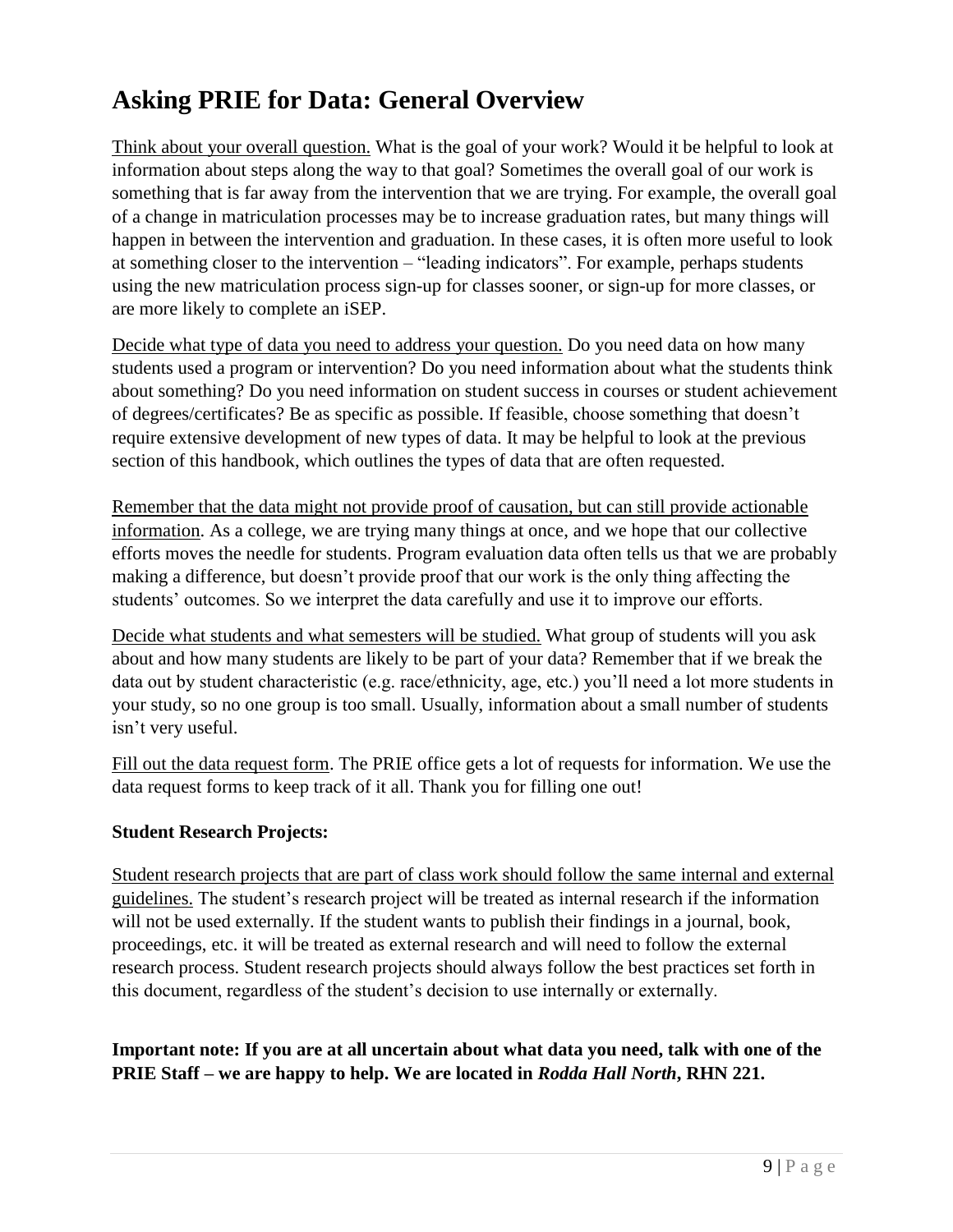### <span id="page-9-0"></span>**Common Research Questions and How to Find Related Data**

#### <span id="page-9-1"></span>**Usage Data: Who is my program/activity serving?**

PRIE can provide usage data for some areas of the college, but in other cases, you'll need to get the usage data from the records of the program or activity. Talk with us and we'll help you figure it out. If there is a list of student ID numbers for those students in the program/activity then PRIE can use that to access data about the characteristics of the students. This is useful for questions such as "does my program/activity serve disproportionately impacted groups?"

#### <span id="page-9-2"></span>**Student Experience Data: What do the students think about…?**

PRIE can help you design a survey or other method of assessing how students perceive their experience with your program, classes, etc. In some cases, we may have data already from one of the surveys that the college runs on a periodic basis. Check out our [survey data reports page on](https://www.scc.losrios.edu/prie/research/college-planning-and-data-reports/scc-survey-reports/)  [the PRIE website](https://www.scc.losrios.edu/prie/research/college-planning-and-data-reports/scc-survey-reports/) for an overview of the major surveys. Come by the PRIE office to discuss how we can help you with surveys, focus groups, etc.

#### <span id="page-9-3"></span>**Outcomes Data: How are my students doing? Is our intervention working?**

Looking for information on course success or course retention for students in a given discipline or division or on the number of students completing degrees or certificates in given area? That is available in numerical form through the [Program Review & Unit Planning Data](http://www.scc.losrios.edu/prie/research/program-review-unit-planning-data/) website (Faculty & Staff> Inside Sac City> Research> Program Review & Unit Planning Data). Even more data, presented both as charts and as numerical tables, is available through the [SCC Data Dashboard](https://www.scc.losrios.edu/prie/research/scc-dashboard/)  [available on the PRIE website.](https://www.scc.losrios.edu/prie/research/scc-dashboard/) You can break out the data by student characteristic.

For other "how are they doing?" questions it's best to talk with the PRIE staff early in the development of your question. We'll ask you to define "my students" – Those in a specific set of courses? Those who are part of an intervention or service that you've implemented? We'll also ask you to define "how are they doing?" – Success in courses? Staying in college? Then we can develop the data that you'll need.

#### <span id="page-9-4"></span>**College Process Data: What data do I need for an instructional Program Review? How do I show that a prerequisite is needed?**

Data for instructional program review is on the [Program Review & Unit Planning Data](http://www.scc.losrios.edu/prie/research/program-review-unit-planning-data/) website. If you need additional data, please put in a data request form and we will work on it. If you are unsure of what data is needed, come by and we'll help you sort it out.

If you are thinking about adding a Math or English prerequisite to a non-Math/non-English course you will need to have a research study analyzing the impact of the prerequisite. PRIE is able to do that work, just let us know.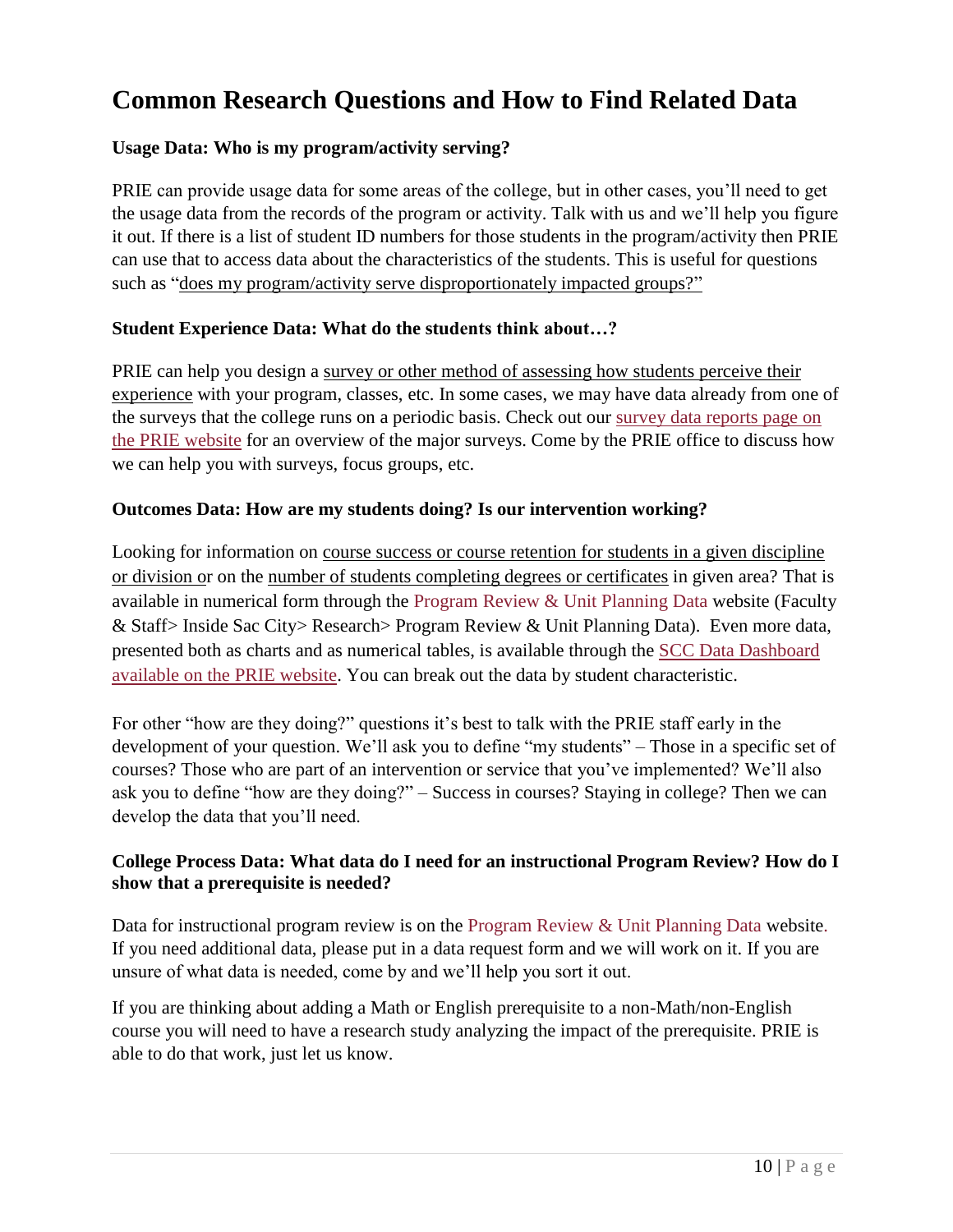### <span id="page-10-0"></span>**Filling Out the PRIE Data Request Form**

### <span id="page-10-1"></span>**Internal Research Data Request**

**Date of Project Request:**

*Note: FERPA permits an educational agency or institution to disclose, without consent, personally identifiable information from students' education records only to school officials within the educational agency or institution that the educational agency or institution has determined to have legitimate educational interests in the information. Generally, a school official has a legitimate educational interest if the official needs to review an education record in order to fulfill his or her professional responsibility. 34 CFR § 99.31(a)(1). This may limit what data PRIE can provide for the request.*

| <b>Contact Person:</b>                                                                                                                                                                                                                                                                                                                                                                                                                                          | To help avoid confusion, it's best to list one person here, even is<br>a group is working on the project.                                                                                                                                                                                                                                                                                                                                                                                                    |
|-----------------------------------------------------------------------------------------------------------------------------------------------------------------------------------------------------------------------------------------------------------------------------------------------------------------------------------------------------------------------------------------------------------------------------------------------------------------|--------------------------------------------------------------------------------------------------------------------------------------------------------------------------------------------------------------------------------------------------------------------------------------------------------------------------------------------------------------------------------------------------------------------------------------------------------------------------------------------------------------|
| <b>Email:</b>                                                                                                                                                                                                                                                                                                                                                                                                                                                   | Contact person's email                                                                                                                                                                                                                                                                                                                                                                                                                                                                                       |
| <b>Department &amp; Phone:</b>                                                                                                                                                                                                                                                                                                                                                                                                                                  | Contact person's department and phone                                                                                                                                                                                                                                                                                                                                                                                                                                                                        |
| <b>Manager Approving the Data Request:</b>                                                                                                                                                                                                                                                                                                                                                                                                                      | Let us know which Dean, or other manager, has approved the<br>data request.                                                                                                                                                                                                                                                                                                                                                                                                                                  |
| <b>Requested Due Date:</b>                                                                                                                                                                                                                                                                                                                                                                                                                                      | Give us a least a few weeks in most cases. If there is flexibility<br>in the due date it may be helpful to chat with PRIE first as some<br>kinds of data take much longer to develop than others.<br>In some cases, we may have already developed the data<br>$\bullet$<br>for a different project – in that case, you may get it very<br>quickly.<br>In some cases, we may have to wait to receive data from<br>District Office or other sources and won't be able to start<br>on your request for a while. |
| Is the project (check all that apply)<br>Required for external reporting (ACCJC<br>П.<br>reports, DO reports, BSI reports, grants, etc.).<br>Required for college processes (program<br>O.<br>review, pre-requisite validation, curriculum<br>process, etc.).<br>Part of student achievement data analysis or<br>$\Box$<br>SLO assessment.<br>Exploratory in nature (new data being<br>$\Box$<br>developed for the first time).<br>Other; please describe:<br>П | Projects that are required for external reporting or college<br>processes generally have to be given a higher priority for<br>completion than those that are exploratory in nature.<br>If your project is in response to required reporting, please send<br>us any materials that will help us respond to the reporting<br>requirements (e.g. the reporting instructions or template).                                                                                                                       |
| Other:                                                                                                                                                                                                                                                                                                                                                                                                                                                          | If you picked "other" in the last box, let us know what type of<br>project you are working on. For example: Is it data for a meeting<br>at which you are presenting? Is it data for use within your<br>department to address a specific project? Etc.                                                                                                                                                                                                                                                        |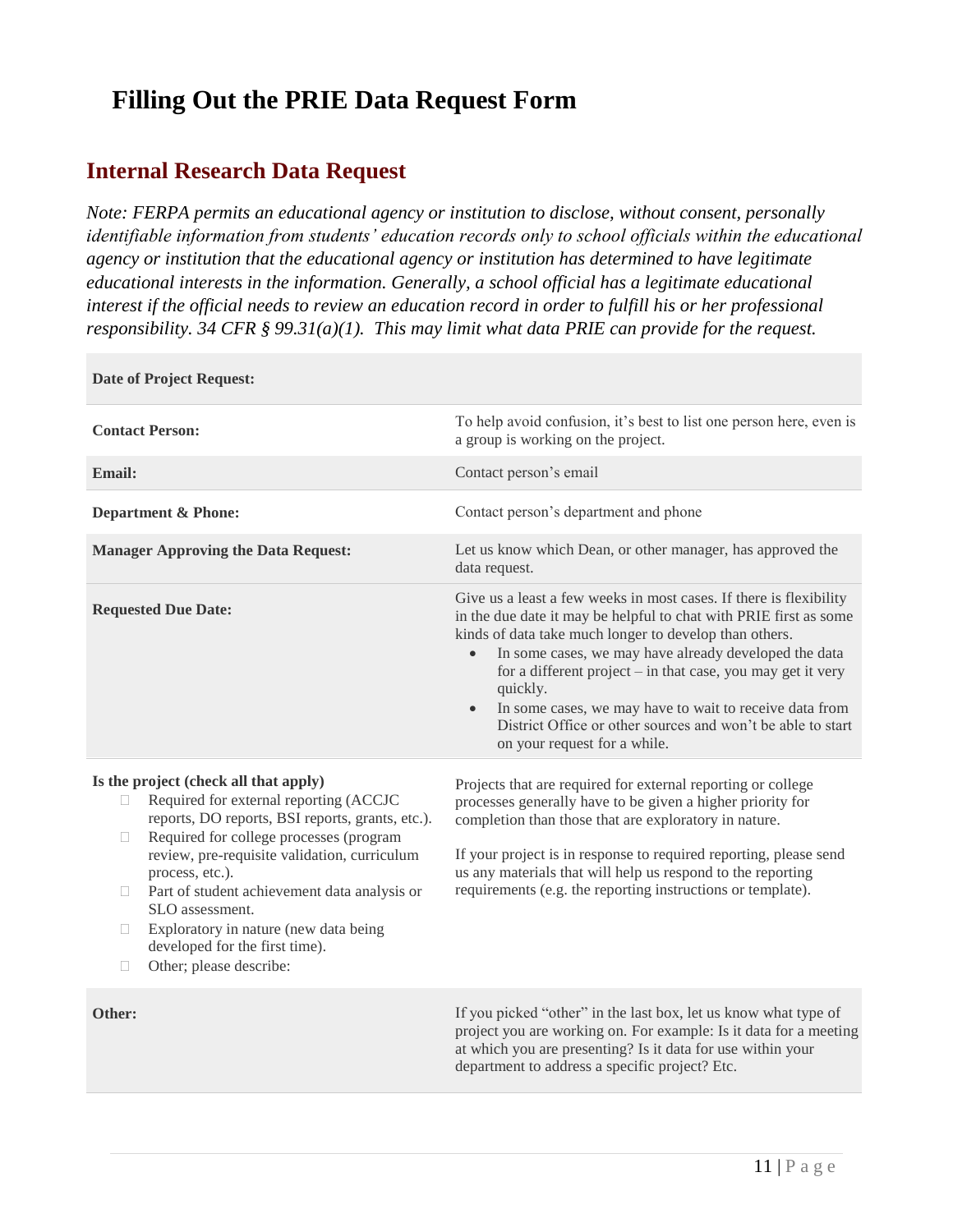| 1. Overall question:                                                                                                   | Describe the question that you are studying and how you hope to<br>use the data. If you are evaluating the impact of an intervention<br>or program, let us know that, preferably before you implement<br>the intervention or program.<br>It is often a good idea to talk with one of the PRIE staff about<br>your overall question before submitting the data request. We<br>may be able to help you choose the best type of data for your<br>question. We may even be able to steer you to data that is<br>already available on the SCC website or the State Chancellor's |
|------------------------------------------------------------------------------------------------------------------------|----------------------------------------------------------------------------------------------------------------------------------------------------------------------------------------------------------------------------------------------------------------------------------------------------------------------------------------------------------------------------------------------------------------------------------------------------------------------------------------------------------------------------------------------------------------------------|
|                                                                                                                        | Office websites.                                                                                                                                                                                                                                                                                                                                                                                                                                                                                                                                                           |
| 2. Specific measures or metrics to be included (e.g.,<br>course success rates):                                        | Tell us what you are measuring. This has to be quite specific so<br>that we can provide you with actionable information.                                                                                                                                                                                                                                                                                                                                                                                                                                                   |
|                                                                                                                        | It simplifies things if you can use a type of data metric that the<br>PRIE Office often provides to the college $-$ e.g. successful<br>course completion, course retention rate, enrollment numbers,<br>etc.                                                                                                                                                                                                                                                                                                                                                               |
|                                                                                                                        | If you're looking to develop a new measure, rather than use a<br>metric we often provide, be sure to include a data definition. If<br>you don't know exactly what date metric you need, come and<br>talk with a PRIE staff member.                                                                                                                                                                                                                                                                                                                                         |
| 3. Specific populations to be included (e.g., males<br>compared to females):                                           | Tell us what overall group you want to study $-$ e.g. all students<br>in History classes, or all students using the Transfer Center, or<br>all students who are SESI applicant.                                                                                                                                                                                                                                                                                                                                                                                            |
|                                                                                                                        | Tell us how you want the data to be broken out for<br>subpopulations. We can break out the data by student age,<br>race/ethnicity, etc. Important note: The detailed data for any<br>group with 10 or fewer individuals in a given category will not<br>be reported. This is to protect student confidentiality.                                                                                                                                                                                                                                                           |
| 4. Semesters to be included (within the last 5 years):                                                                 | Let us know what semesters to include. Please note that we don't<br>get the end-of-semester data from the District Office until a<br>couple of months after the semester is over.                                                                                                                                                                                                                                                                                                                                                                                          |
| 5. Deliverable notes (e.g., data only (no analysis),<br>Excel file, Word file, full analysis report (PDF),<br>$etc.$ : | We can send you a file with the data or do a full report with our<br>interpretation of the story that the data tells.                                                                                                                                                                                                                                                                                                                                                                                                                                                      |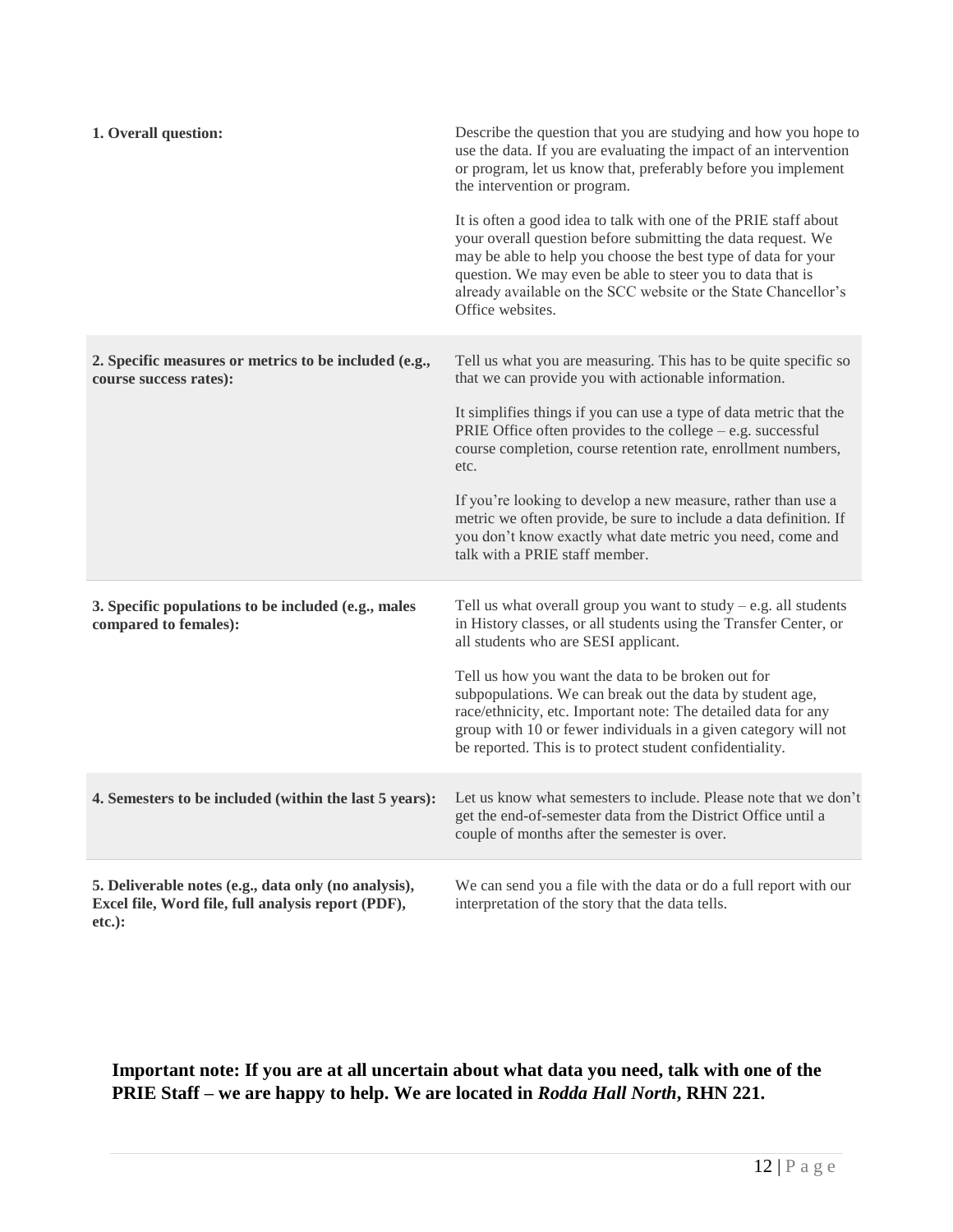### <span id="page-12-0"></span>**Some Rules and Guidelines for Requesting or Releasing Data**

#### **Can an SCC employee have access to individual student records?**

Only within very strict limits. FERPA and Ed Code rules restrict access to student records and student identifying information. (FERPA 99.31(a)(1) Ed. Code 76243(a)(1) R2265.4.2.) Information from a government website related to FERPA restrictions is shown below.

 *[Under FERPA, may an educational agency or institution disclose education records to](http://familypolicy.ed.gov/content/under-ferpa-may-educational-agency-or-institution-disclose-education-records-any-its)  [any of its employees without consent?](http://familypolicy.ed.gov/content/under-ferpa-may-educational-agency-or-institution-disclose-education-records-any-its)*

*No. FERPA permits an educational agency or institution to disclose, without consent, personally identifiable information from students' education records only to school officials within the educational agency or institution that the educational agency or institution has determined to have legitimate educational interests in the information. 34 CFR § 99.31(a)(1). Generally, a school official has a legitimate educational interest if the official needs to review an education record in order to fulfill his or her professional responsibility. Information on the FERPA policy is available on the [United States](http://familypolicy.ed.gov/faq-page/13#t70n420)  [Department of Education webpage.](http://familypolicy.ed.gov/faq-page/13#t70n420)* 

PRIE's guidelines have been that individual student information will be provided only if a compelling case can be made that the job responsibilities of the individual cannot be completed without this information. Normally in that case, the individual already has access to the information as part of his/her required work.

#### **What about "directory information"?**

Under FERPA rules "directory information" can be released without a signed student consent. That information includes student name, major field of study, and participation in activities such as college student government or college athletic teams, dates of attendance at the college, and degrees/certificates awarded. Note that this information cannot be connected to any of the records protected under FERPA. For example, we can say that student X attends SCC, but cannot provide any grade data or other protected data along with that student's name.

#### **How is student confidentiality protected in aggregate data?**

Normally PRIE will provide only aggregate data on students. In order to protect student confidentiality, data will be suppressed when there are 10 or fewer individuals in the group.

#### **Will the PRIE Office share information about the course success data of individual professors?**

The PRIE Office will not release information about overall course success or course retention data to anyone who doesn't already have access to the grade records for that course – i.e. the professor who taught the course or that professor's dean. For example, if an individual professor submits a research request for course success broken out by student demographics for his/her courses, PRIE will provide the data to that professor. However, if a department chair were to ask for this information about other professors in the department, we would not provide the data, unless those other professors ask us to do so. Course data can be released if multiple people teach it, as long as the results aren't disaggregated by instructor.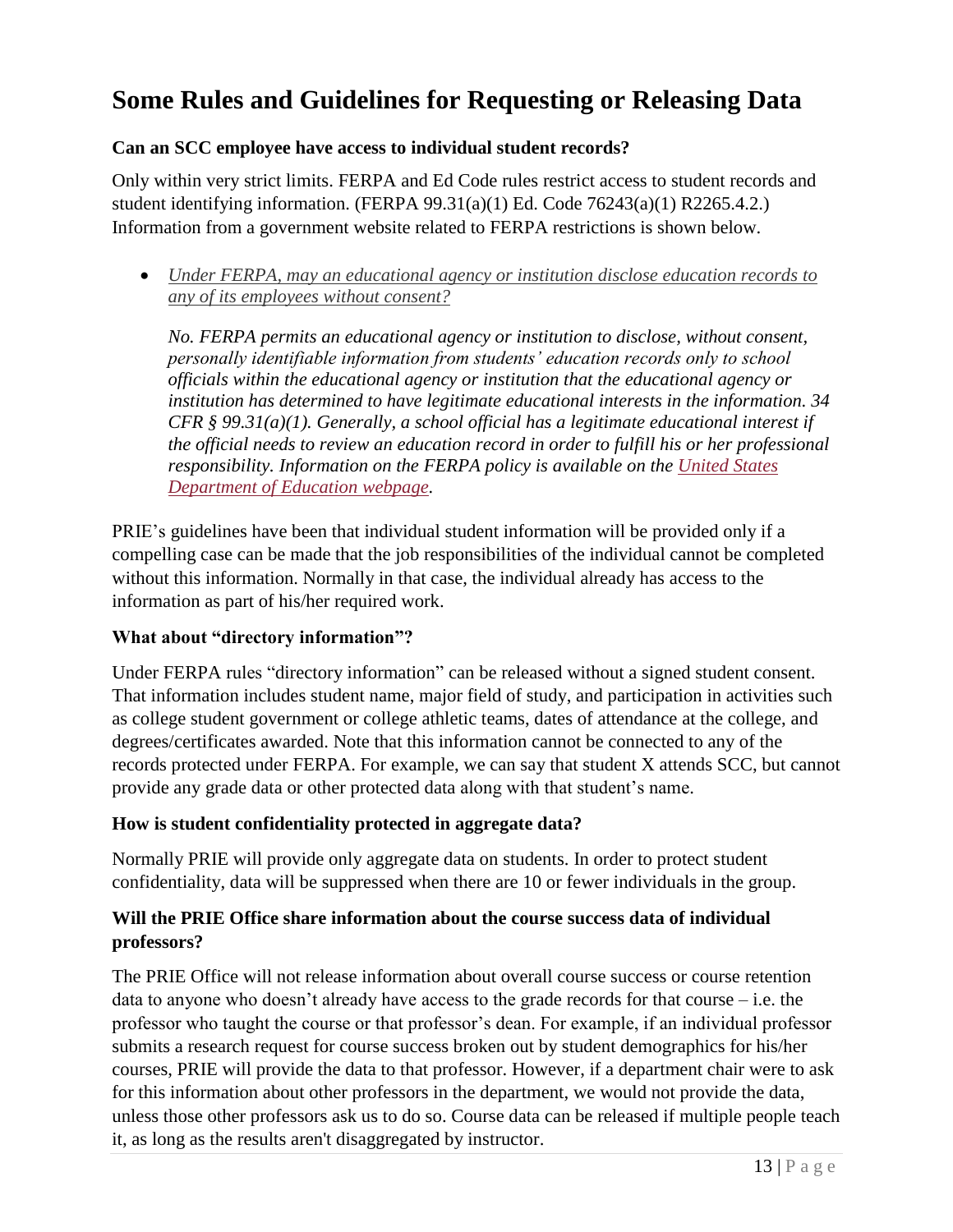### <span id="page-13-0"></span>**Best Practices When Conducting Research at a College**

One of the most important components of any study that involves the collection or use of data from human subjects is the inclusion of a plan that assures that each study participant will be protected from any form of physical, emotional or social harm. Whenever you plan to use data about our students, your study should include the following:

**Ensure that the research participants are not at risk.** Risk to participants includes not just physical risk, but also psychological stress, the risk of a lower grade in a class, etc. Avoiding any risk is not as easy as it sounds. Sometimes an insensitive question may evoke memories or responses that cause real psychological stress to the research participant. Carefully review your questions and tasks to ensure that this risk is avoided. Be sure that students know that participating will not harm their grade in any course at the college.

**Ensure that the research participant has given their "informed consent" to participate in the study.** Informed consent implies that the research participant has been informed with regard to what will be required of them, as well as any possible risk that they might face. The research participants must know that they have the right to opt out or refuse to participate without any negative consequences.

**Protect the anonymity/confidentiality of the research participant.** Every research project involving human subjects—particularly those that collect personal information—should have procedures in place to protect the participant's confidentiality and/or anonymity.

- Confidentiality: *While the researcher may know who the research participants were, access to the data is restricted, so that nobody else will be able to match research data to a particular participant.*
- Anonymity: *Information about who gave which response must be protected. Records should not include participant names associated with specific responses. Identifying details of individuals should not be reported. (For example, the research report cannot say "the only African American woman over 50 in the study said that…".)*

Data provided by the PRIE Office will protect anonymity and confidentiality of the participants. If you have any questions about how to protect anonymity or confidentiality, contact your college Faculty Researcher or PRIE staff.

**Maintain careful data security.** Some research projects collect sensitive information about a study participant. Do not collect the most sensitive information – e.g. social security numbers. Classroom-based research often uses student IDs, which allows for linking data to an individual. Be careful with this information. Keep all data records locked in a cabinet. Password protect all data files if possible. Consider encrypting data files—so that nobody can access them—but yourself. If you need help with any of these, or other security procedures, contact your college Faculty Researcher or a PRIE staff member.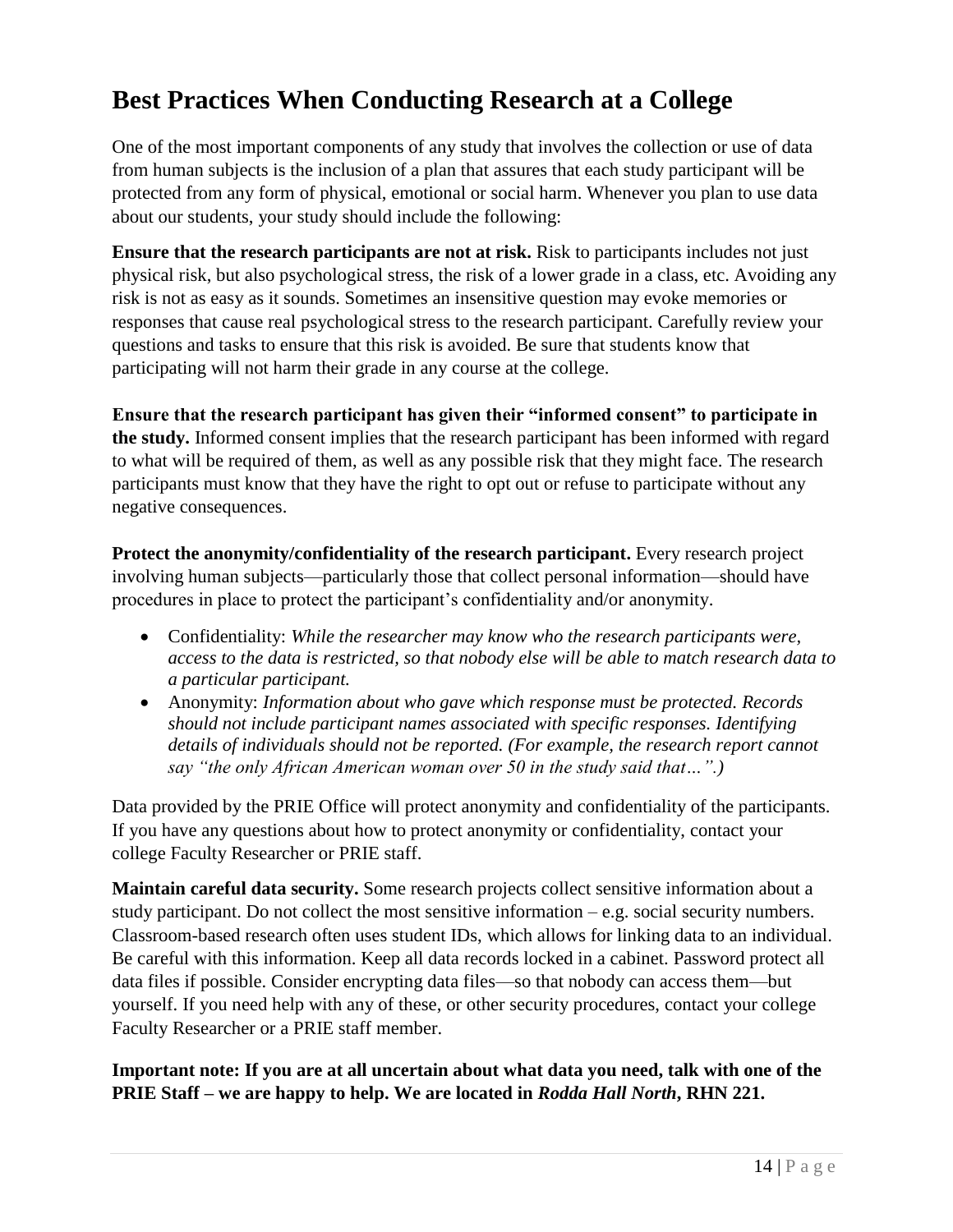# <span id="page-14-0"></span>**External Research Data Request Guidelines**

If an external researcher would like to request permission to conduct research at SCC, and/or other colleges in the Los Rios District, approval is required through our local research review process to gain approval for the work to occur at SCC. The following guidelines apply to persons not employed in LRCCD, who wish to conduct research about our colleges, or for LRCCD employees who are conducting research for external purposes (graduate degree work, publication, etc.). If an outside researcher approaches you to ask if your students or your colleagues will participate in external research, direct them to the PRIE Office for more information.

If an SCC employee is conducting research that is to be released external to the college (e.g. via a journal publication or graduate thesis/dissertation), and plans to use data either from college students or college employees, he or she should contact the college Faculty Researcher and/or the PRIE Office. It is likely that this research will fall under the External Guidelines and require a research review for approval.

As with any professional research, approval is contingent upon a review of the research plan to ensure that there is no risk to participants, that informed consent is followed, and that anonymity and confidentiality are guaranteed. Please note that, because our local review is only an informal IRB, we ask that external researchers have permission from a formal IRB at their home institution.

#### <span id="page-14-1"></span>**Requirements for submitting a proposal:**

If a request relates to a single-college study, it should be submitted to the Dean responsible for research at the college. Requests related to more than one Los Rios College should be submitted to the Director of the District Office of Institutional Research. In both cases, a formal research proposal using the LRCCD External Research Request form must be submitted including the following attachments: University/external agency approval, including a copy of approved guidelines for human subjects in the research; an abstract of the proposed research; draft survey instrument or interview protocol; and/or a sample consent form that participants will sign, as appropriate, depending on the nature of the study. The proposal will be reviewed for consideration of approval based upon college/district criteria.

#### <span id="page-14-2"></span>**Requirements of investigator upon project approval of an external research project:**

Ensure that the research participant is not at risk: This means that the questions you ask or the tasks that the participants are expected to complete will in no way harm them. Care must be taken to ensure that questions are not loaded, insensitive, or biased in any way. Careful piloting of questions is required.

Ensure that participants have given their informed consent: Informed consent implies that the research participants have been informed with regard to what will be required of them, as well as any danger or risk (physically or psychologically) they may face. The participants must know that they have the right to opt out or refuse to participate at any time during the research.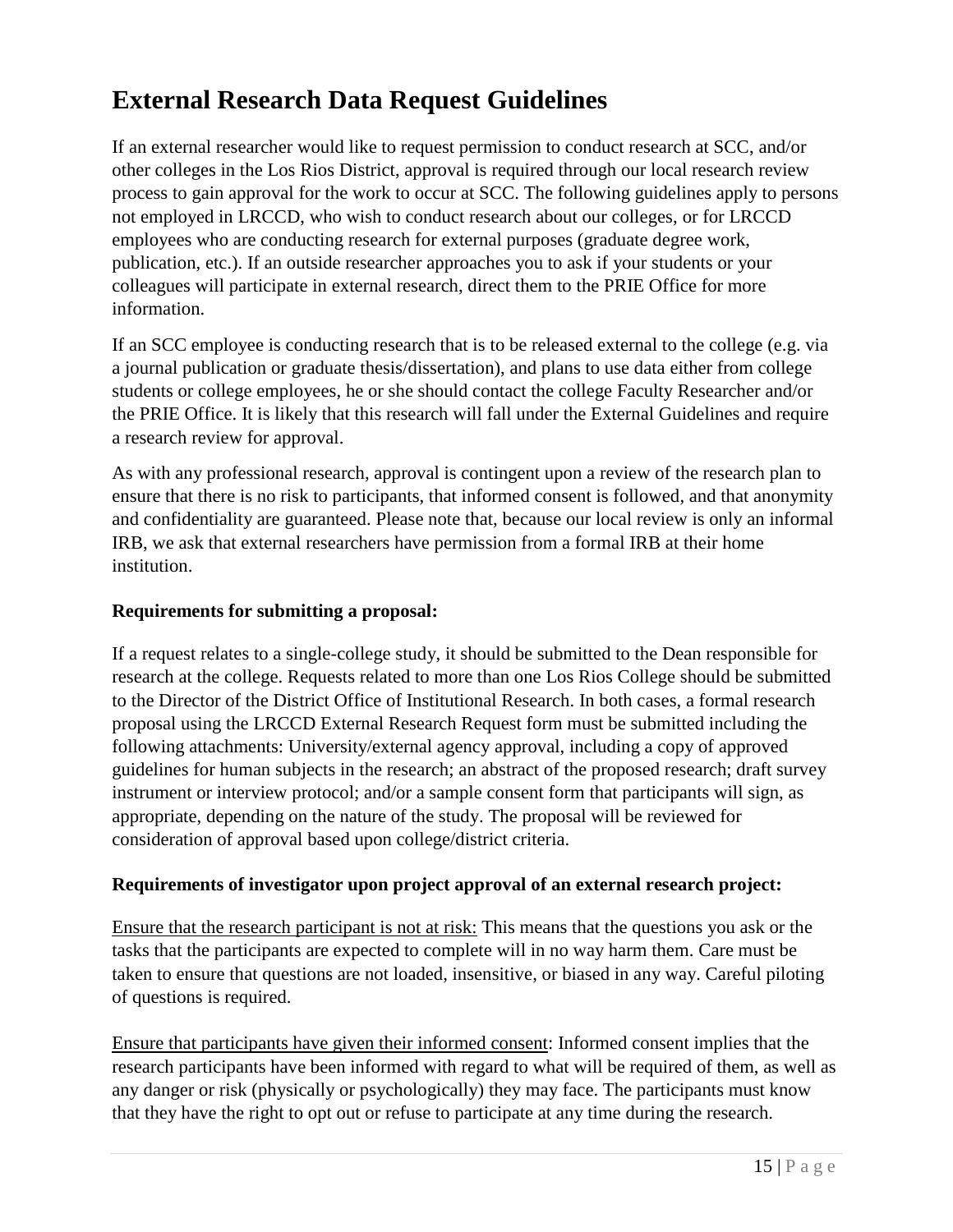Protect the Anonymity/Confidentiality of the Participants: Every research project involving human subjects—particularly those that gather or utilize personal and/or sensitive data—should have procedures in place to protect the participants' confidentiality and/or anonymity. The investigator must ensure that all data will be reported at the aggregate level *only*, i.e., no individuals (students, faculty, staff, etc.) will be identified. In order to preserve individual anonymity, in a case where there is a small "n" (less than 5 records), which might reveal the identity of individuals, the researcher(s) will not make the data available. Upon completion of the research study, all data files that contain individual identification data must be destroyed.

**Research Approval and Review:** As with any professional research, approval is contingent upon a review of the research plan to ensure that there is no risk to participants, that informed consent is followed, data security protocols are in place, and that anonymity and confidentiality are guaranteed. Please note that, because our local review is only an informal IRB, we ask that external researchers have permission from a formal IRB at their home institution.

**Research Approval is for a One-Year Period:** Approval to conduct research is for a one-year period. Research activities that must last more than one year are subject to annual review. It is the investigator's responsibility to inform the college or district research office that the project has been completed or that they wish to renew the research request. Renewal requires a brief status report about the research. Prior to publication, a copy of the research report will be shared with the research office approving the study.

**Changes to the Research Project or Its Design:** If, during the course of any research project, a change in design is made such that the research methods or techniques are different, or the risk/benefits balance have been altered, or the informed consent is modified in some way, the college or district research office must be informed in writing for subsequent approval prior to proceeding with the research.

#### <span id="page-15-0"></span>**What you must submit for review:**

- 1. [LRCCD External Research Data Request Form](https://dms.scc.losrios.edu/alfresco/d/d/workspace/SpacesStore/90bfc4a4-3692-4bb2-a7e7-c331b4775bd3/ResearchRequestForm(2-13-14).pdf) that can be found on the [PRIE](https://www.scc.losrios.edu/prie/research/conducting-research-scc/)  [website under the Research tab.](https://www.scc.losrios.edu/prie/research/conducting-research-scc/)
- 2. A detailed description of the proposed research including research methods, timelines, protections of anonymity and confidentiality, and data security protocols.
- 3. Copy of university/agency research approval, including approved guidelines for human subjects in the research
- 4. Consent form for participants (if appropriate)
- 5. Draft survey instrument and/or interview protocol (if appropriate)

#### <span id="page-15-1"></span>**Where to submit your proposal:**

- Research involving more than one LRCCD College: Contact the LRCCD Director of Institutional Research at: 916)-568-3131 or by e-mail at<mailto:IR@losrios.edu>
- Research involving Sacramento City College: Contact the Dean of Planning, Research & Institutional Effectiveness at: (916)-558-2512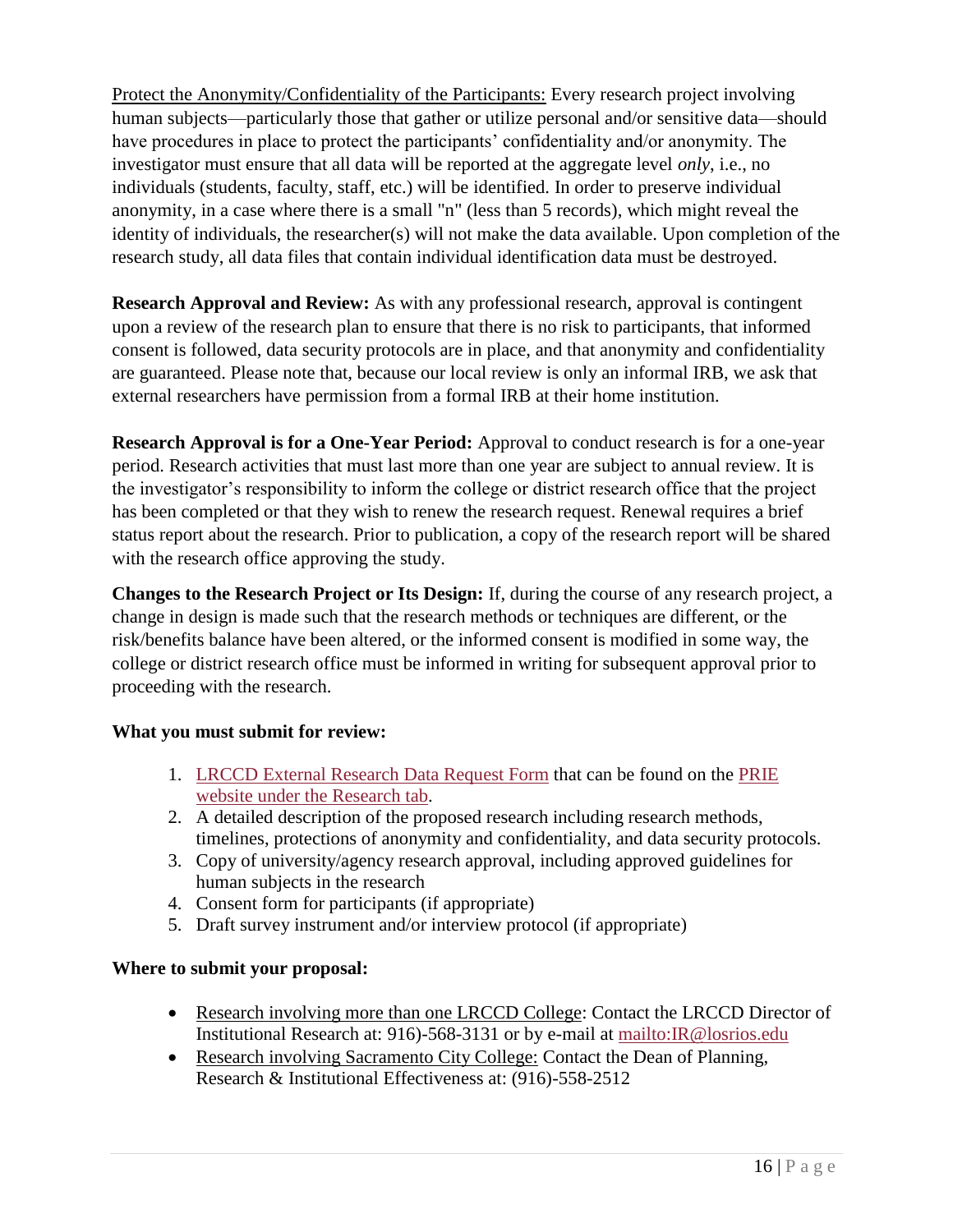# <span id="page-16-0"></span>**Glossary**

| <b>CCCCO</b>                                                                      | The California Community Colleges Chancellor's Office                                                                                                                                                                                                                                                                                                                             |
|-----------------------------------------------------------------------------------|-----------------------------------------------------------------------------------------------------------------------------------------------------------------------------------------------------------------------------------------------------------------------------------------------------------------------------------------------------------------------------------|
| <b>Successful Course</b><br><b>Completion Rate (aka</b><br><b>Course Success)</b> | Course success is defined as a grade of A, B, C, Pass, or Credit.<br>The successful course completion rate for a group or class(es) is<br>the percent of all grades for that group or class(es) which are<br>successful.                                                                                                                                                          |
|                                                                                   | A, B, C, P, CR<br>A, B, C, P, CR, D, F, NP, I, W                                                                                                                                                                                                                                                                                                                                  |
| <b>Course Retention</b>                                                           | Course retention is defined as staying in the class long enough<br>to get a grade. In other words, the course retention rate is the<br>percent of students who did not withdraw from the class.<br><u>A, B, C, P, CR, D, F, NP, I</u><br>A, B, C, P, CR, D, F, NP, I, W                                                                                                           |
| Disaggregated                                                                     | Data that is broken out by some characteristic of the group, the<br>courses, the service, or intervention being studied. Examples<br>include student data broken out by age or ethnicity, course data<br>broken out by location or modality, etc.                                                                                                                                 |
|                                                                                   |                                                                                                                                                                                                                                                                                                                                                                                   |
| <b>External Data Request</b>                                                      | A request for data that will be used externally to the college.<br>For example, data requested by researchers for university<br>studies, data used for journal publications, data requested by<br>external vendors, etc.                                                                                                                                                          |
| <b>External Publication</b>                                                       | An official publication of an organization external to the<br>college such as a journal, a university program, a dissertation,<br>etc.                                                                                                                                                                                                                                            |
| <b>FTE</b>                                                                        | Full-Time Equivalent.<br>FTE students $=$ a number showing how many full-time<br>students would equal the number of units taken by the<br>actual mix of full-time and part-time enrolled students.<br>FTE faculty $=$ a number showing how many full-time<br>$\bullet$<br>faculty would equal the number of units taught by the<br>actual mix of full-time and part-time faculty. |
| Informal IRB (aka local<br>research review process)                               | An IRB is an Institutional Review Board. A formal IRB is an<br>official body that reviews research to ensure the rights and<br>safety of human subjects.                                                                                                                                                                                                                          |
|                                                                                   | At SCC we do not have a formal IRB. We have a local research<br>review process that is similar in intent, but does not have the<br>official government documentation (Formal IRBs are regulated<br>by the Office for Human Research Protections).                                                                                                                                 |